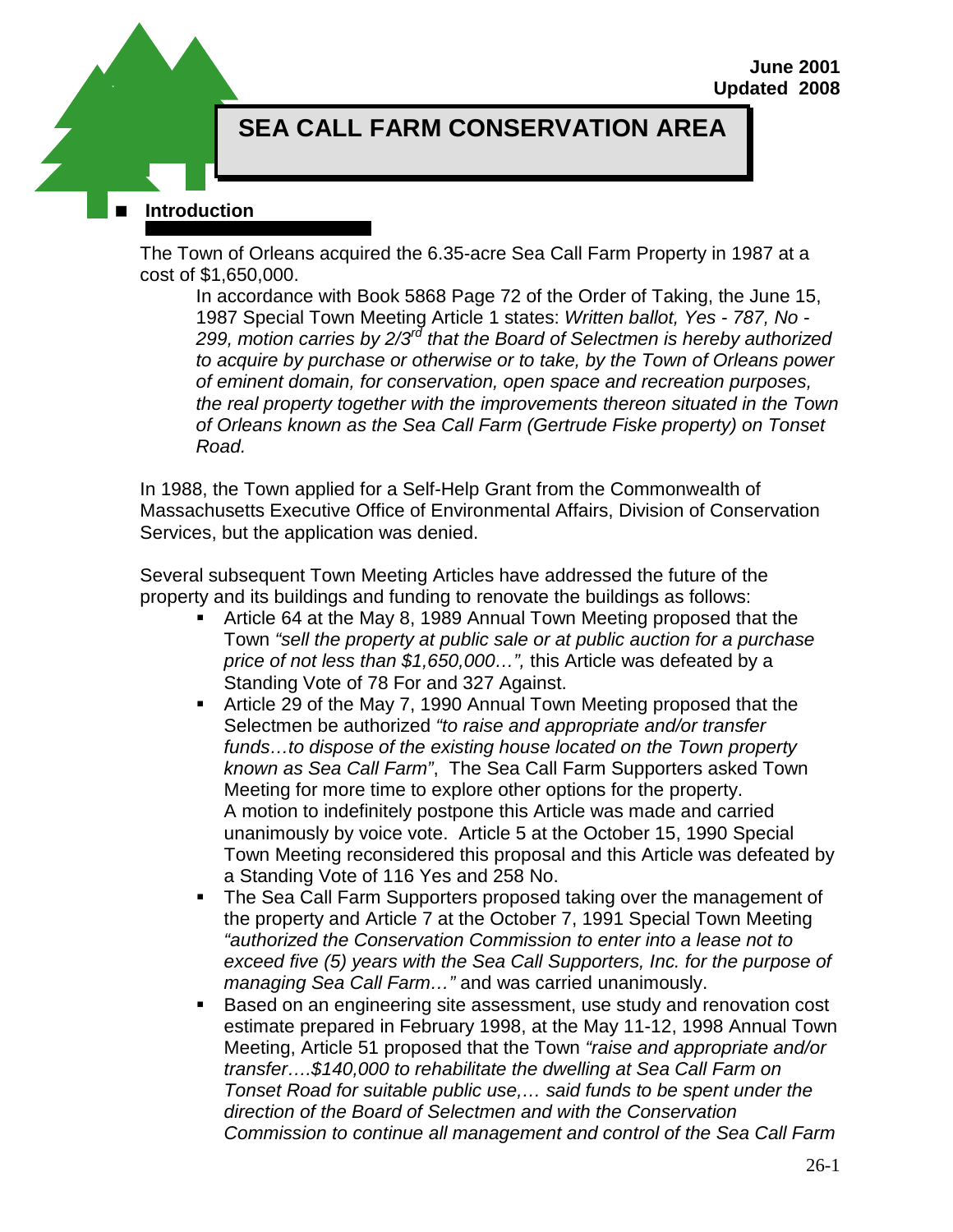*property".* This Article carried by a voice vote majority. The Sea Call Farm Building Committee was appointed by the Selectman in June of 1998 to oversee the renovation plans. The Committee was disbanded in 2000 after spending \$19,450 on plans with the remainder transferred to the General Fund.

- At the same 1998 Town Meeting, Article 52 *"authorized the Conservation Commission to enter into a lease not to exceed ten (10) years for the purpose of assisting the Conservation Commission in maintenance and operation of the Sea Call Farm property",* but this Article was indefinitely postponed.
- After contracting for architectural design services in the amount of \$19,450 and receiving a bid of \$239,000 for the proposed renovation project, Article 4 at the December 6, 1999 Special Town Meeting requested additional funding for the *"ongoing renovations at the Sea Call Farm Property…in addition to the \$140,000 appropriated"* in 1998. A motion to indefinitely postpone this Article was made and carried unanimously by voice vote.
- At the May 8, 2000 Special Town Meeting, Article 7 proposed that *"a sum of money be added to the funding voted at the May 11, 1998 Annual Town Meeting…for the renovations of the existing dwelling at Sea Call Farm…",* but this Article was indefinitely postponed as well.
- At the May 7, 2001 Annual Town Meeting, Article 25 proposed that *"\$142,000.00 to fund the ongoing renovations and annual maintenance costs at the Sea Call Farm Property …be added to the funding… appropriated under Article 51 of the May 11, 1998 Annual Town Meeting for this purpose…"* and Article 26 proposed that the Town *"authorize the Conservation Commission to dispose of the existing farm building located on the Town property known as Sea Call Farm using currently available funds for site renovations*…*",* but these Articles were both indefinitely postponed to investigate a current proposal by the Supporters to renovate the farmhouse for use as seasonal housing.
- At the May 13, 2002 Annual Town Meeting, Petition Article 46 submitted by the Sea Call Farm Supporters proposed that the Town *"raise and appropriate and/or transfer…. \$29,000 to fund the cost of Town-mandated lead paint removal at Sea Call Farm…"* This Article carried by a voice vote majority. All but \$1,517.30 of the money was spent for lead paint removal. The Conservation Commission also spent \$380.00 from The Conservation Fund for a lead paint inspection.
- At the 2006 Town meeting Article (FY07) Article 4, Project for the Community Preservation funds allotted \$21,670.00 to Sea Call Farm Supporters to restore the main building at Sea Call Farm.
- At the 2007 Town meeting (FY08) Article 4, Project 1 for the Community Preservation funds allotted \$17,095.00 to Sea Call Farm Supporters to continue the restoration of the main building at Sea Call Farm.
- At the 2008 Town meeting (FY09) Article 4, Project 2 for the Community Preservation funds allotted \$31,000.00 to Sea Call Farm Supporters to restore the greenhouses.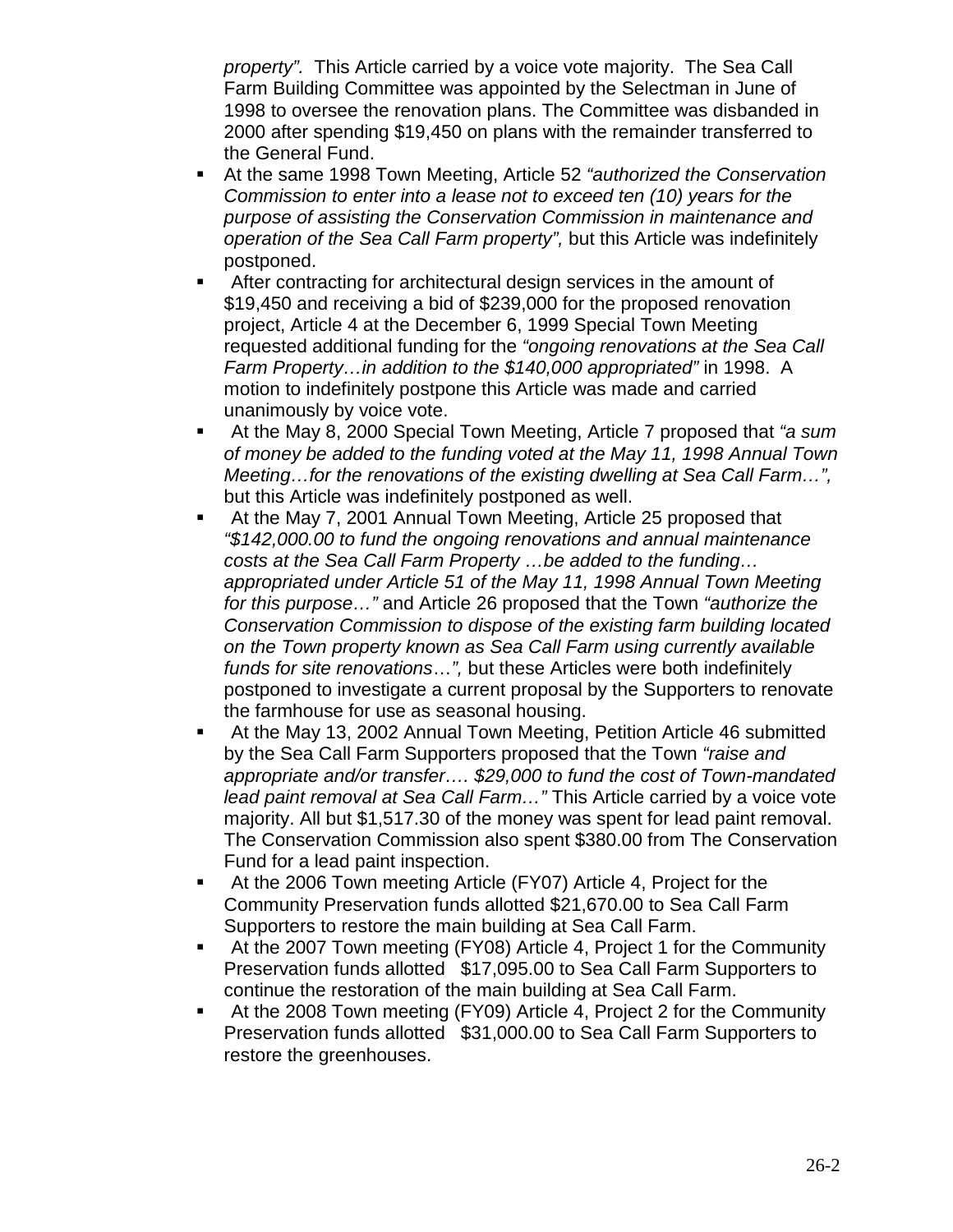### **Management**

- The **Orleans Conservation Commission** is responsible for the overall management of the property, including periodically reviewing usage, issues and problems and recommending improvements.

- The **Orleans Parks and Beaches Department** provides maintenance and improvement to the grounds, and oversees the rental to their employees.

Land held under Conservation can only be used for conservation purposes so that the **rental** of this property must be to persons that are furthering conservation purposes for the Town such as an Employee working for the Parks and Beaches Department. The Supervision of any employees of the Parks and Beaches Department using Sea Call Farm housing will be under the Park Superintendent. The main dwelling has been restored and was rented seasonally in 2007 and 2008. Heat and water are included in the rental fee. Other utilities, such as electricity, phone and cable, are the responsibility of the renter. Fees from the rental are paid into a 53E ½ Conservation Department fund #2476171-524100 and are used for utilities and other expenses under the jurisdiction of the Conservation Commission.

- Sea Call Farm was nominated to the **National Register of Historical Houses in 2007**. Any subsequent major renovation work on the dwelling that could compromise its place on the National Register must also be reviewed and approved by the Cape Cod Commission. Removal of the building would only be considered under a hardship to maintain the building. Major changes to the grounds such as new buildings or parking lots would have to be reviewed by the Cape Cod Commission.

-The **Sea Call Farm Supporters**, a non-profit organization, are responsible for maintenance and restoration of the Sea Call Farm buildings and limited mowing and trash removal in accordance with the 1-year Contract Agreement dated March 15, 2008. The Supporters must also maintain liability insurance for working on the property.

The initial **Contract** with the Sea Call Supporters was signed in December 1991 and renewed annually to 1999. A 5-year License Agreement was signed in July of 2000, which allowed the Supporters to maintain the grounds and the buildings, including renovation of the main floor of the dwelling for seasonal housing. The Agreement with the Supporters was terminated in May 2002 due to unsafe conditions in the dwelling from lead paint. In July 2002, a new 1-year License Agreement was signed that allowed the Supporters to mow around the house, the field and the community gardens, and pick up trash on site. In 2005 after the lead removal project had been completed, the Supporters submitted a plan for the restoration of the dwelling. This License Agreement has been renewed and updated annually. Under the License Agreement construction plans must be submitted by a Construction Supervisor or Architect currently licensed in Massachusetts and must detail the renovations to be done and the estimated time allotment. The Construction Supervisor will apply for the Building Permit and any other permits required. The Construction Supervisor will inspect and supervise the work as is customary in the building industry for like projects. The Construction Supervisor will report to the Commission on the work accomplished. All such renovation shall be in accordance with the rules and regulations pertaining to Conservation, Building Codes and Zoning.

Major **capital expenses for the restoration** of the dwelling are to be borne by the Supporters through existing funds or through fund-raising. No Town monies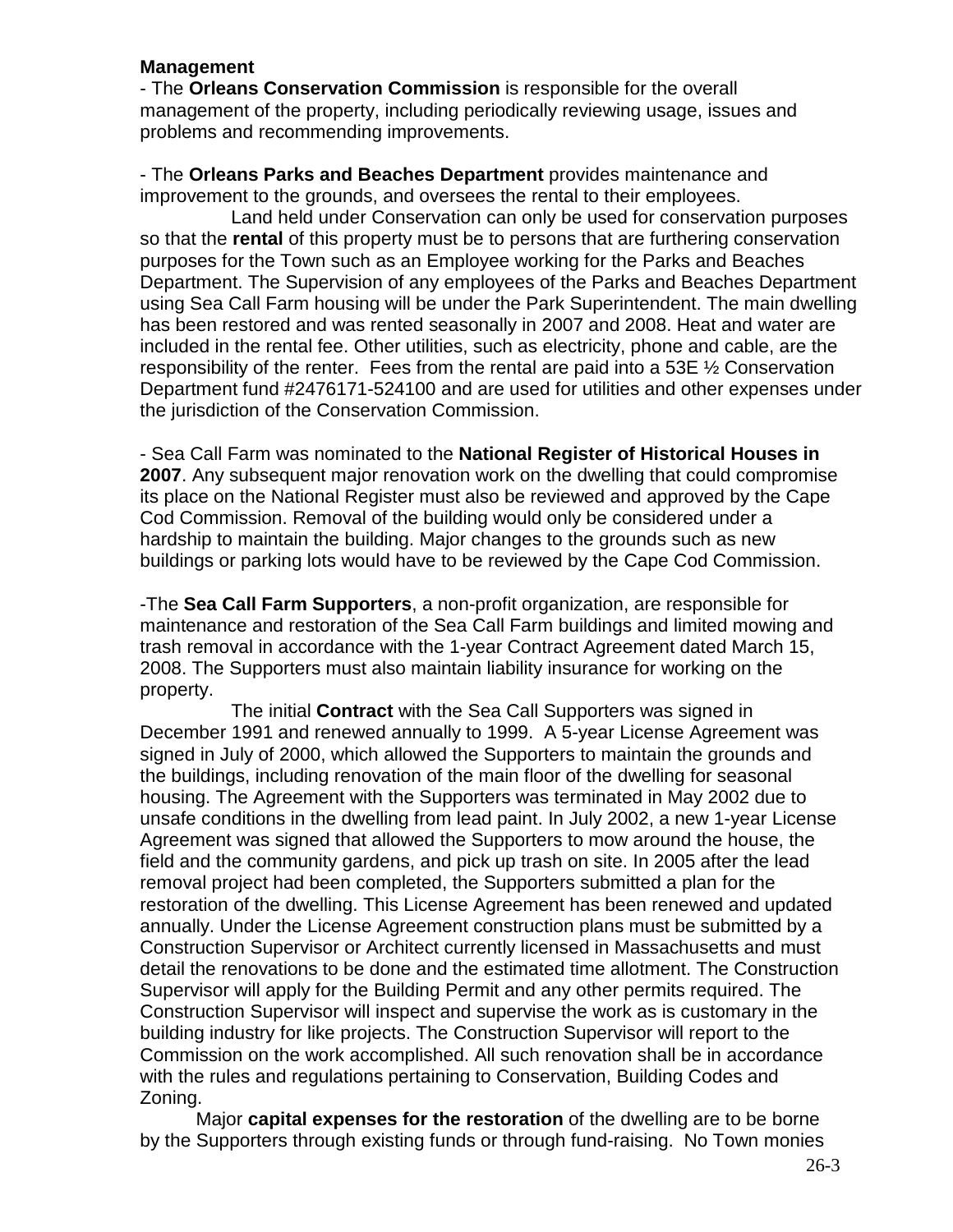other than for lead paint removal have been appropriated for use for any expenses involved in such renovations except though the Community Preservation funds. The Sea Call Supporters have a Community Foundation Grant fund to pay for extraordinary expenses on the property, for example, the extra cost of roofing.



### **Site Description**

The Sea Call Farm Property provides an example from a commercial agriculture venture of the last century. The center of the Sea Call Farm property is maintained as a **cultural area.** It includes the community gardens, an herb garden, a green house (to be restored), a detached single-car garage and the main dwelling. The main dwelling was built in 1921 and has a greenhouse entrance to the cellar that is being restored. The area around these features is kept mowed by the Sea Call Supporters.

The dwelling is situated at the high point of the property approximately 50' above sea level, 40' from the top of a coastal bank. There are foundation plantings next to the dwelling under a design by Connie Leclair. Next to the dwelling are 2 picnic tables shaded by an American elm that is cared for by the Tree Warden.

The area around the garage has recently been dug



out where the soil had accumulated next to the building. Near the garage is a patch of the invasive species, English ivy. Large fruit trees are set to the north of the garage.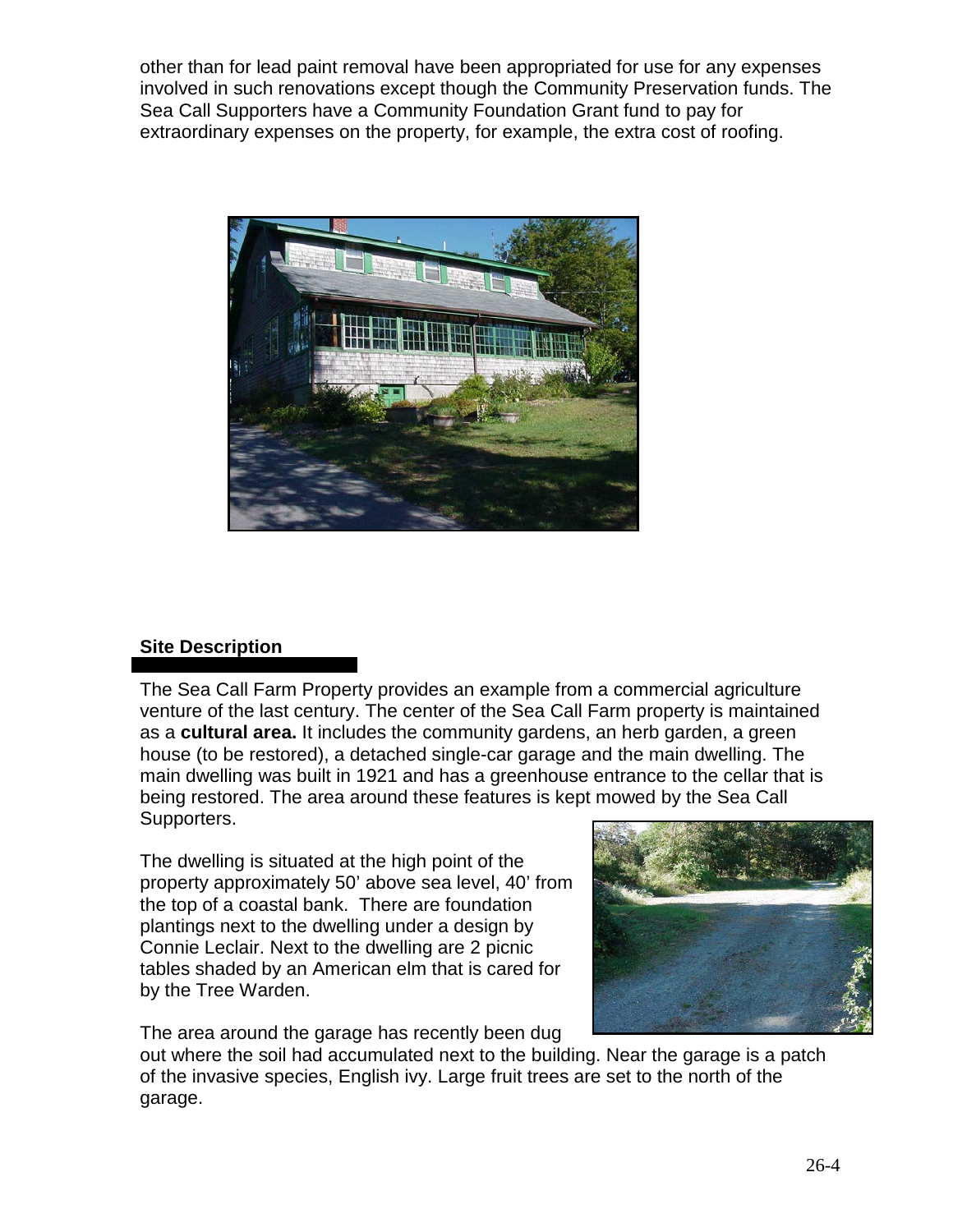A path from the dwelling to the west between the top of the bank and a row of mature Norway spruce provides walking access to Town Cove. Several of these spruce trees are failing and some have already been removed. To reproduce a windbreak at some time in the future when more of these trees have declined, the entire row of trees will be removed and replaced with native white pines. There is approximately 430 linear feet of grassy shoreline on the southeast side of Town Cove. There are two old dilapidated buildings on the beach, one of which contains 1921 water pumping equipment.

There is an open meadow area to the west and woodlands to the east of the property and to the north on the coastal bank.

There is a circular driveway at the **entrance** at 82 Tonset Road. A gravel parking area for approximately 8 vehicles with a bicycle rack is located adjacent to Tonset Road. Other cars park in the grassy area in front of the gardens. A partially paved driveway extends to the farmhouse where there is limited space for parking next to the dwelling and the garage.

Below the house to the south is a **community garden** that contains thirty 20' x 20' plots. These plots are available to Town residents and employees for an annual fee, which generally covers the costs for maintenance, water, and roto-tilling. Financial oversight of the gardens is under the Conservation Commission with all of the collected fees paid into a 53E ½ Conservation Department Fund and any expenses incurred for maintenance of the garden plots processed through the Conservation Office at Town Hall.

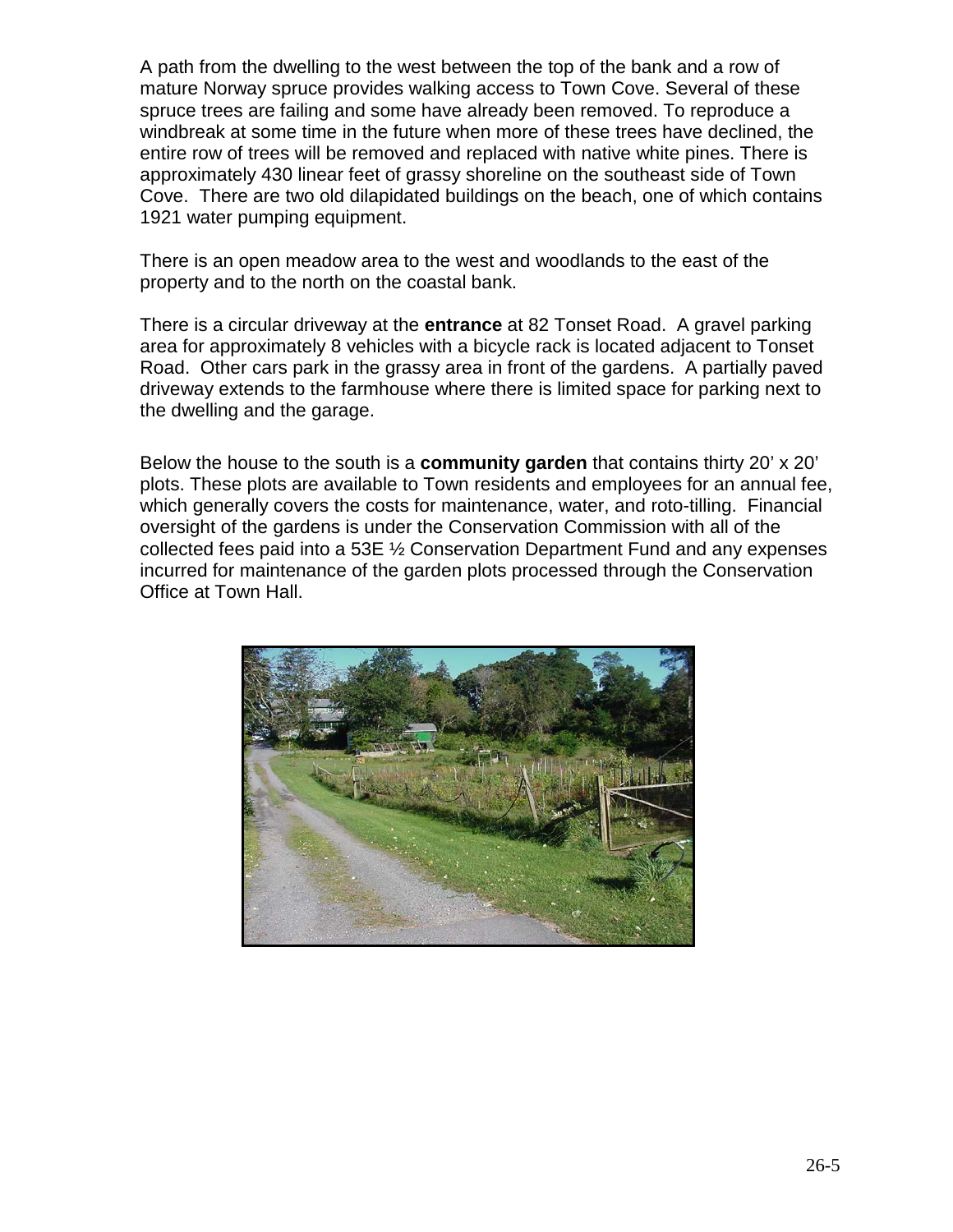#### **Naturalized Areas and Wildlife**

Protection of naturalized areas and wildlife habitat will be the determining factor for any proposed change in use of the property. Consideration will be given to potential impacts on the natural communities of the site when proposing or increasing uses of the property, especially in environmentally sensitive areas, such as the salt marsh. Increased occupation of the dwelling may impact the grounds and the use will be monitored by the Conservation Commission.



Work has been on-going and is needed to maintain and improve the varied habitats on this site. The meadow and woodlands have aggressive non-native species such as bittersweet, Norway maple and blackberry that are reducing the biodiversity and available habitat. Work to improve the habitats and restore a native or naturalized community has gone forward under the Parks and Beaches Department, a Barnstable County Land Management Grant, the Tree Warden with Americorps, and the Sea Call Farm Supporters.

Vegetation alteration proposed by the Tree Warden or Parks Department can be approved with notification to the Conservation Commission. Vegetation alteration by the Sea Call Supporters can be approved according to their Licensing Agreement. Large projects would require approval of a Planting Plan and demonstration of necessary funding. Any other group that works on the Sea Call Farm Property must be able to demonstrate the necessary insurance and must do so at the invitation and request of the Conservation Commission.

The large 1 acre grassy **meadow** at Sea Call Farm provides a valued and vanishing habitat. Even though native species are being planted to restore the meadow, under the classification of Natural Communities of Massachusetts this meadow would be listed as a Cultural Grassland due to the presence of non-native grasses. These grasslands support habitat for nesting birds and other animals. Bobolinks have nested in the field. Many hawks, including red-tails, hunt rodents in the field. Other species of birds that use meadows for nesting include sparrows and meadowlarks.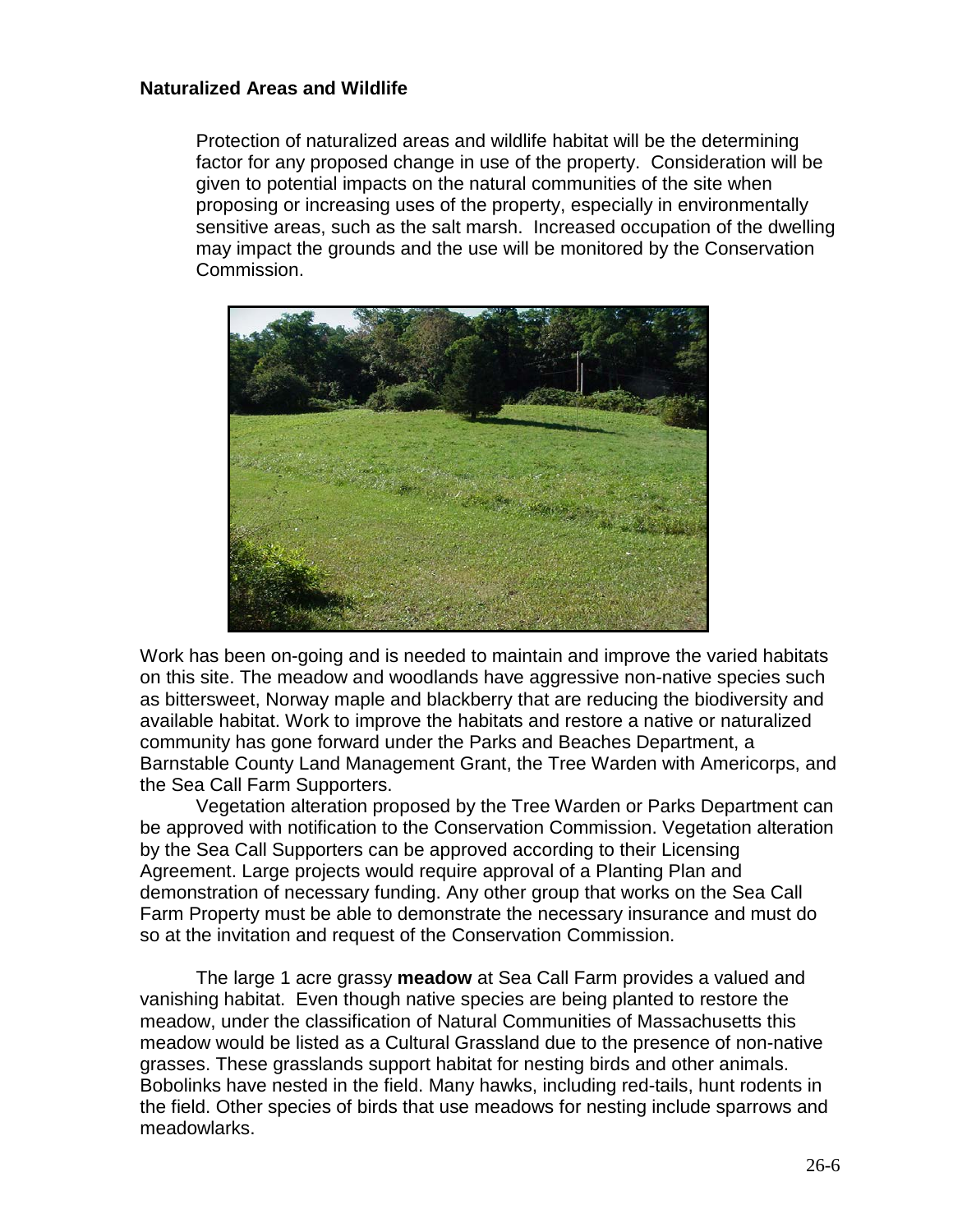It has been an on-going project to remove the blackberry and bittersweet from the meadow. Under the Parks and Beaches Department the meadow has been burned, mowed and scraped. An herbicide was used with the Grant from Barnstable County. A native seed mix was added to the scraped area and came in well. In 2008 part of the field was roto-tilled and seeded with a native mix and oats as a cover crop as the blackberry had reduced the amount of grass in the meadow.

Surrounding the meadow is a mowed area for passage that should not be greater than 8 feet wide next to the hedgerow along the drive and can be 10 feet wide to the west for passage to the shore. The wider the mowed area the more vulnerable the wildlife is that passes through it. The Tree Warden with Americorps and the Sea Call Farm Supporters have removed invasive species and planted native shrubs to improve this hedgerow. The hedgerow has berries and nesting sites for other birds. There is a large juniper that should remain in the middle of the field for nesting birds.

The Sea Call Farm property has two major **wooded areas,** the coastal bank to the north and along the lot line to the east. The Coastal Bank presents a pitch pine/oak woodland with a large number of black locusts that are commonly seen around old house sites. The understory is poison ivy with a few huckleberry and other native understory species. A section of the coastal bank in front of the dwelling was pruned under the Parks Department and other parts of the coastal bank have been pruned and non-native trees removed with the Tree Warden and Americorps. There are many non-native species on this bank and the area would be gradually improved by removing invasive trees and shrubs and allowing the native trees and shrubs to grow in. If not enough native species are in the area new ones should be added. Major efforts have gone forward under the Parks and Beaches Department and the Tree Warden to improve the wooded area to the east. Many non-native invasive trees were removed and new native trees were planted including beech, oak, silverbell, coffee tree, and some white pines and hollies that were transplanted from another Conservation area. Patty Crow, a member of the Sea Call Supporters, has donated many trees including hazelnut and shadbush. Some non-native trees were left temporarily to shade the new young trees and are gradually being removed. The bittersweet was mowed in the understory and an herbicide was used. Any native trees on site such as oak or cedar are being encouraged by removing the nonnative trees and bittersweet near them. Trees and shrubs from the Barnstable County Nursery were planted near the street under the Tree Warden.

Another major attraction to birds on this site is an old orchard. Baltimore orioles and orchard orioles have been seen in the apple and pear trees. The Tree Warden and Americorps have done some pruning of these trees and recently the area under the orchard was mowed by the Parks Department due to the invasive species blackberry. Native grass will be planted in the understory to provide habitat under these trees. Three new fruit trees were planted in 2008.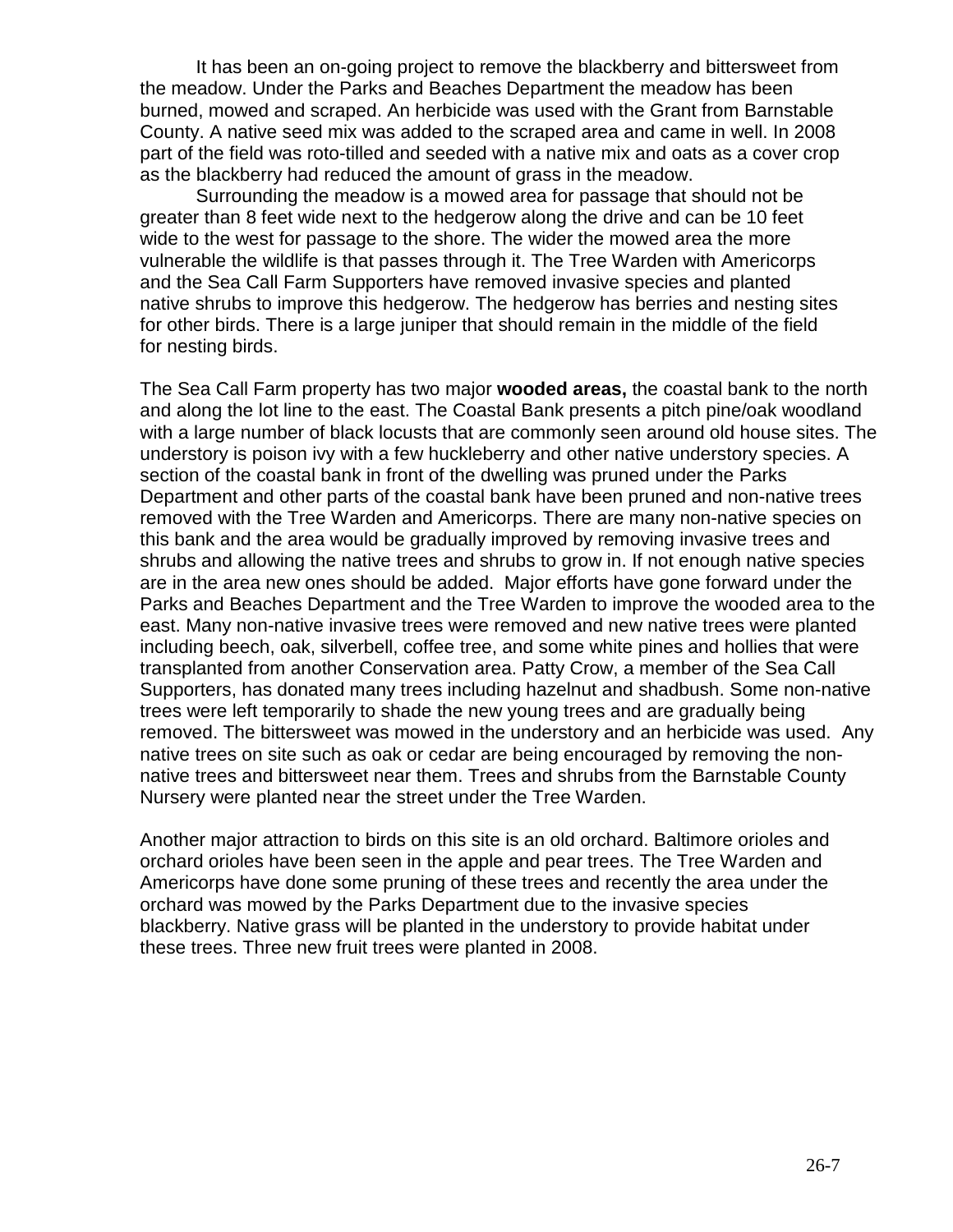# **Land Uses, Limitations and Prohibitions**

Conservation-managed lands are purchased for a variety of active and passive *recreational uses.* Prohibited activities and hours of use should be detailed and an informational sign posted at the area.

The Sea Call Farm Conservation Area features:

- $\blacksquare$  Trail walking
- Bird watching
- Picnicking
- Gardening
- Scenic viewing

There are *limitations* on hours of use of the property and use by groups as follows:

- The area is closed from 10:00 p.m. until 7:00 a.m.
- Groups of more than 10 people require a permit from the Conservation Office.

In addition, certain activities *are prohibited* at all areas under the management of the Conservation Commission, including:

- Alcoholic beverages
- **Littering**
- Domestic trash disposal
- **Unrestrained dogs**
- Open fires and cooking
- Storing of small boats
- **Exection of tents or camping**
- Use of soaps, detergents or shampoo
- Discharge of firearms
- Damaging any structure or landscape Harassing wildlife

# **Implementation Actions**

- $\blacksquare$  Mowing, trash pick-up
- 
- Restoration of buildings
- Restoration of fields and woodlands ConsCom/Parks

**Action Required: Party Responsible:** ■ Maintenance of community gardens Sea Call Farm Gardeners<br>■ Restoration of buildings Sea Call Farm Supporters